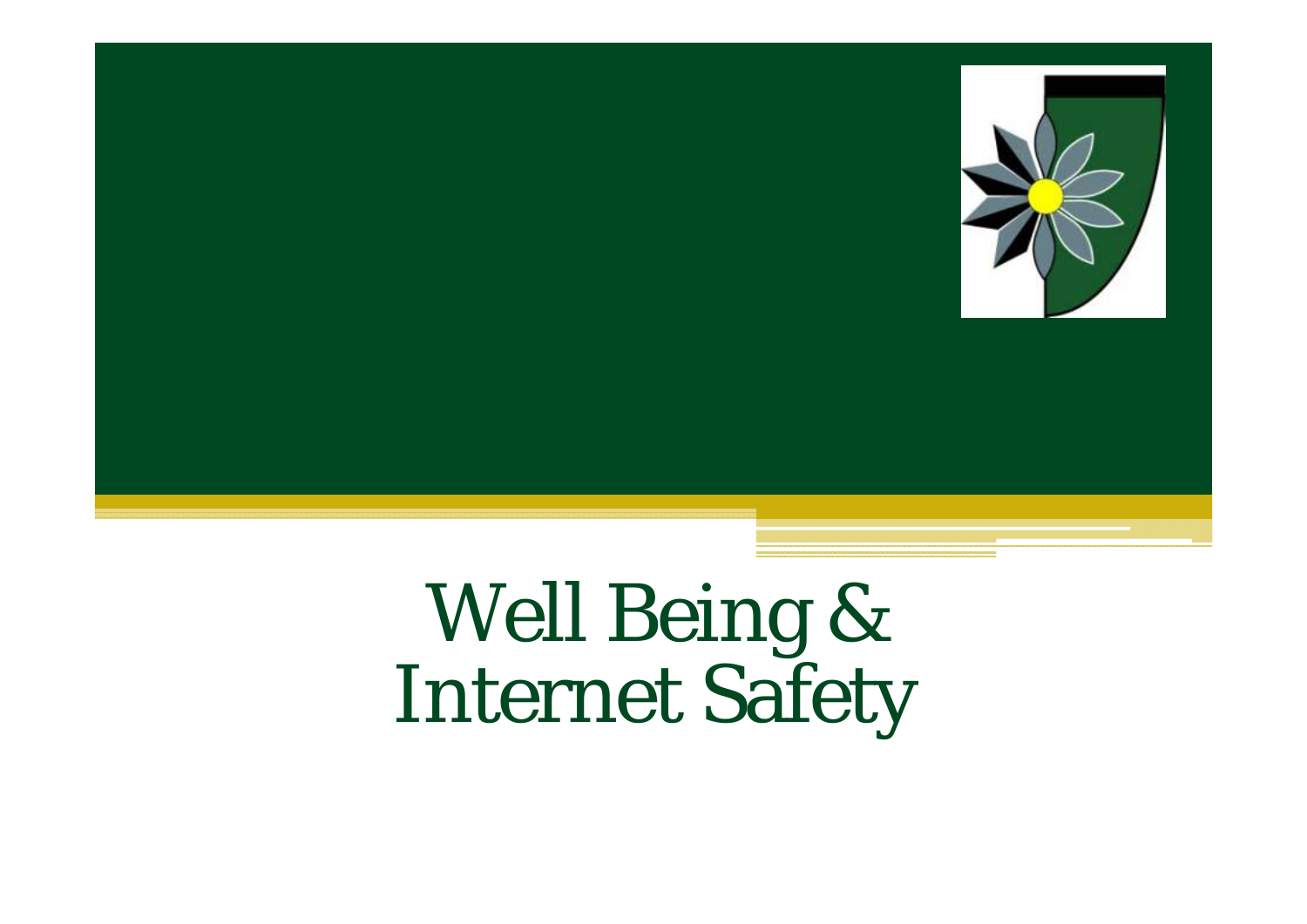## Main Year 7 Issues

- Settling in
- Friendships
- Increased independence & how to handle it
- Mobile phones/social media
- FOMO fear of missing out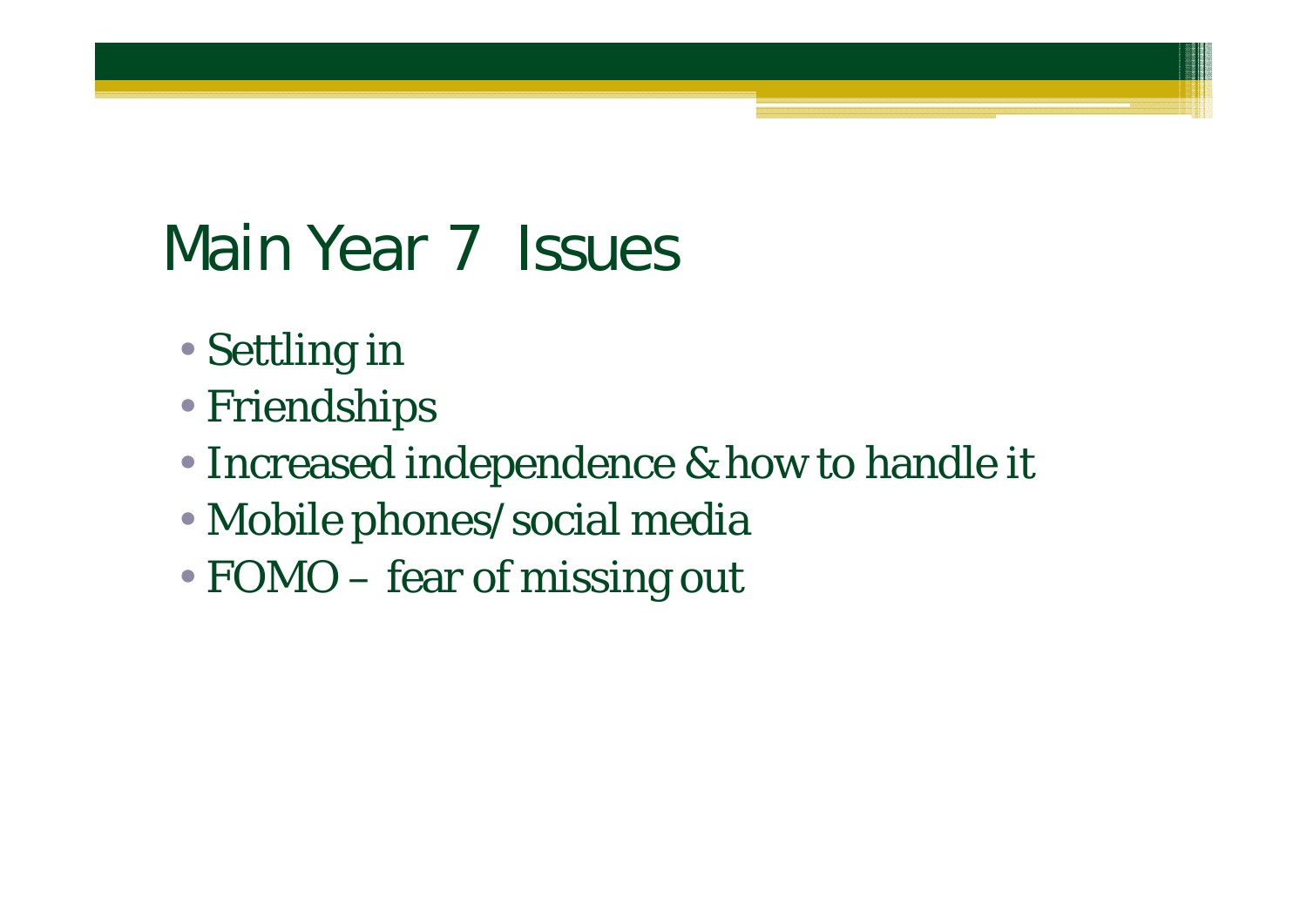### Pastoral Support in School

- Form Tutor
- Head of Year
- Pupil Support Team
- Assistant Head Pastoral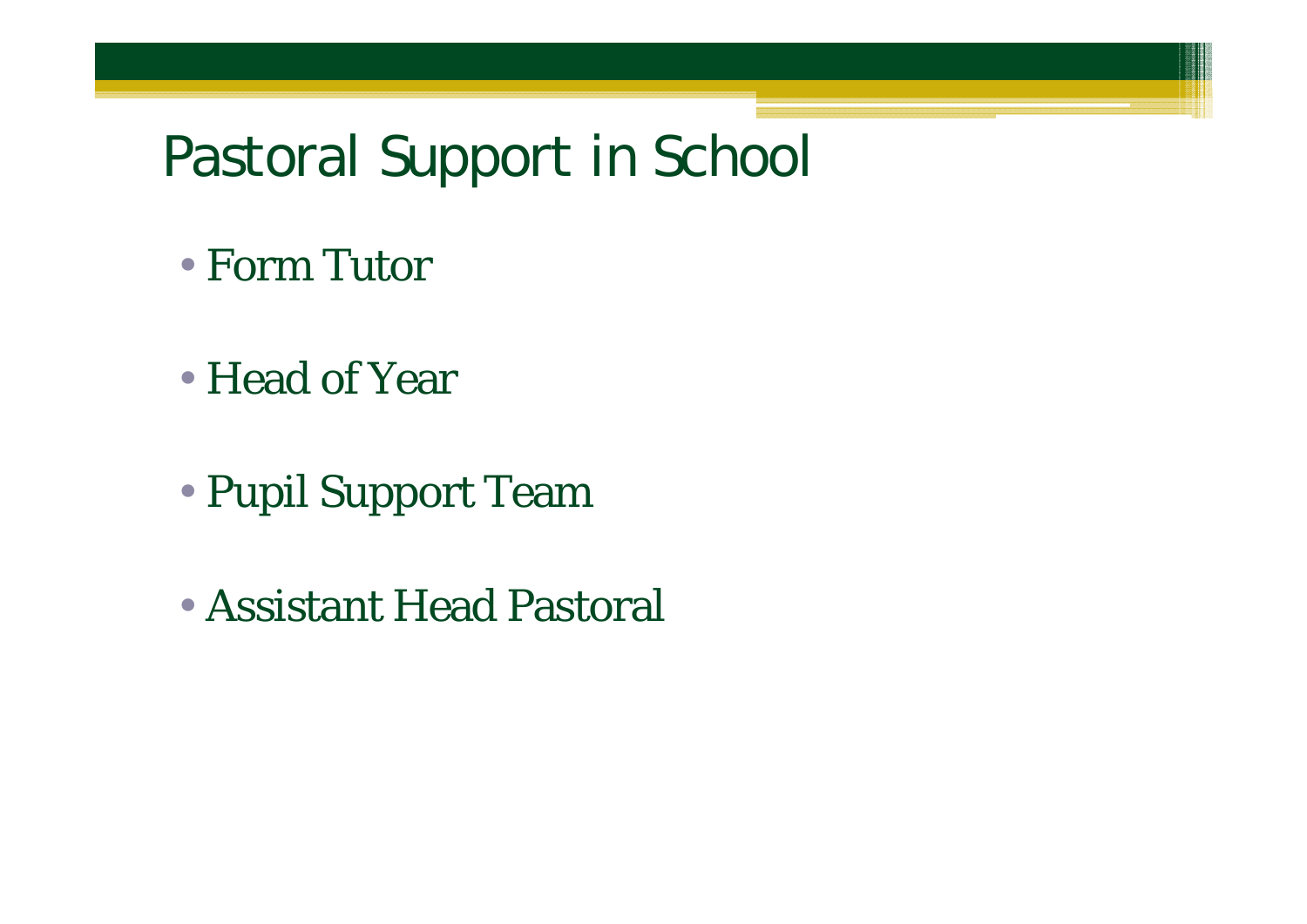# External Agencies

- GP
- CAMHS
- Healthy Minds
- CASY
- EVOLVE
- Kooth online counselling

https://kooth.com/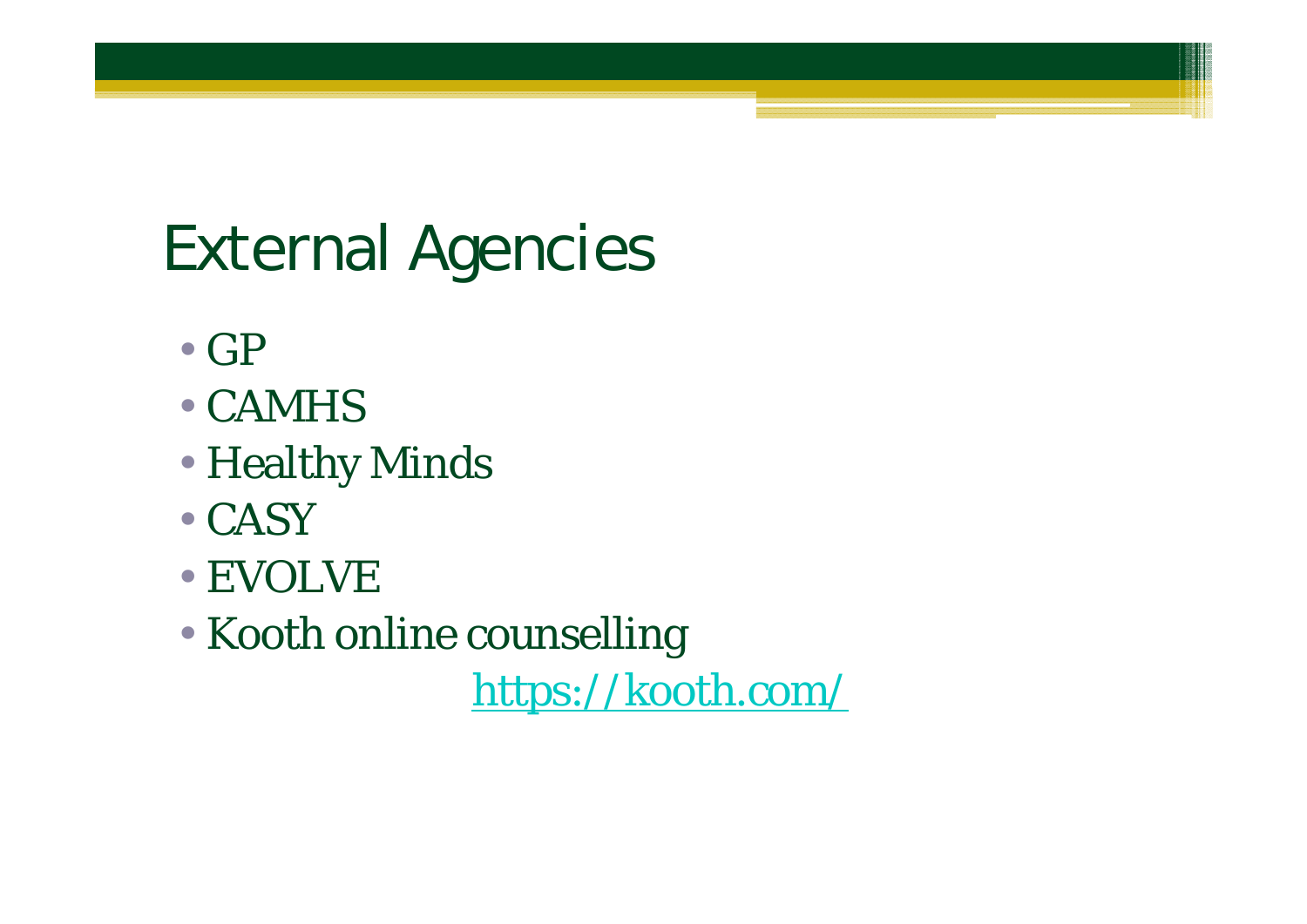### How to help keep your child safe online

- Talking to your child is one of the best ways to keep them safe. You can also use parental controls on social networks, online games and browsers and on both hardware and software that can filter or monitor what your child can see.
- Preventing your children from using the internet or mobile phones won't keep them safe in the long run, so it's important to have conversations that help your child understand how to stay safe and what to do if they ever feel scared or uncomfortable.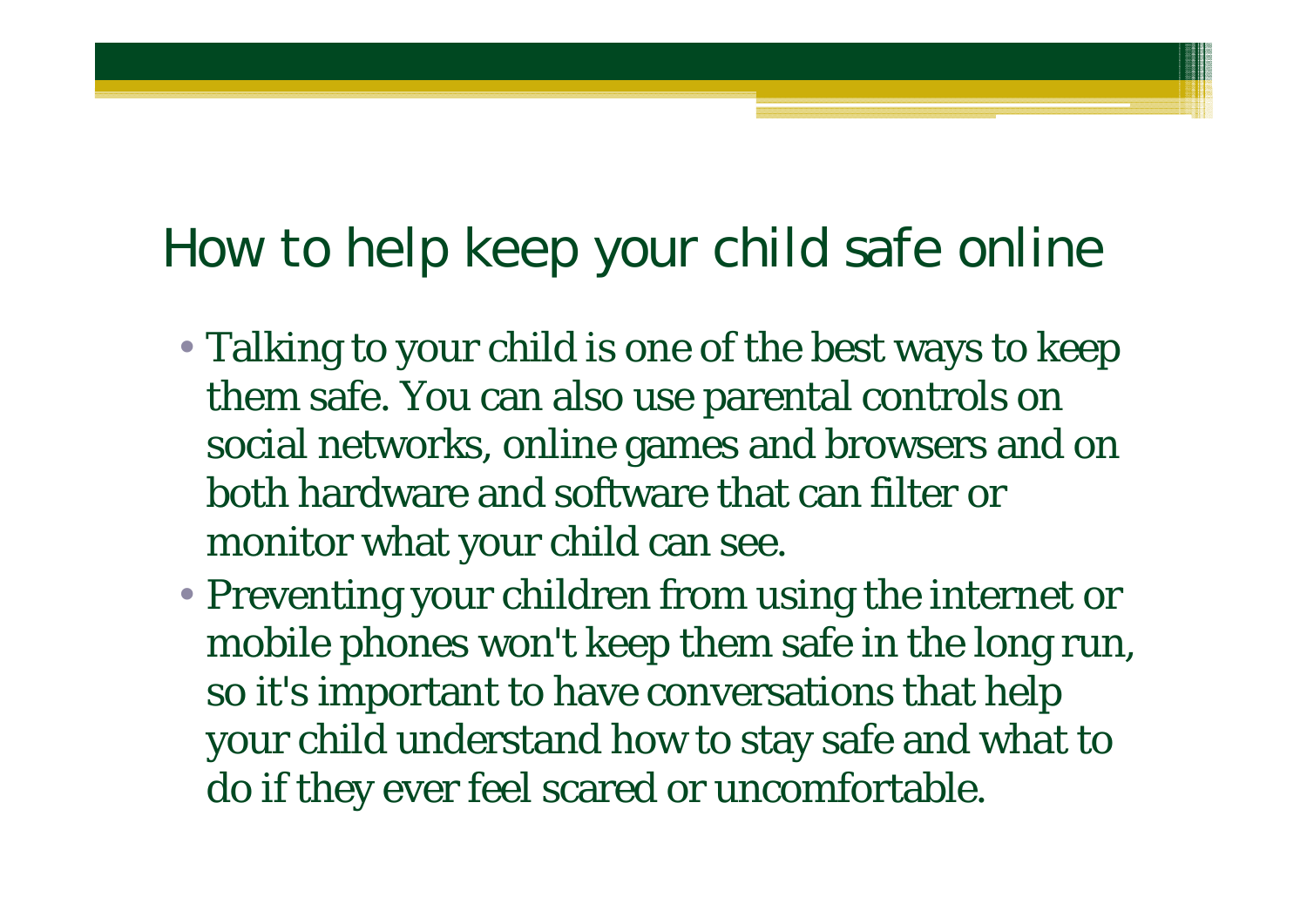- Have the conversation often and early
- Explore online together
- Know who your child is talking to online
- Set rules and agree boundaries
- Make sure that content is age appropriate
- Use parental controls, filters etc
- Check that they know how to use privacy settings and reporting controls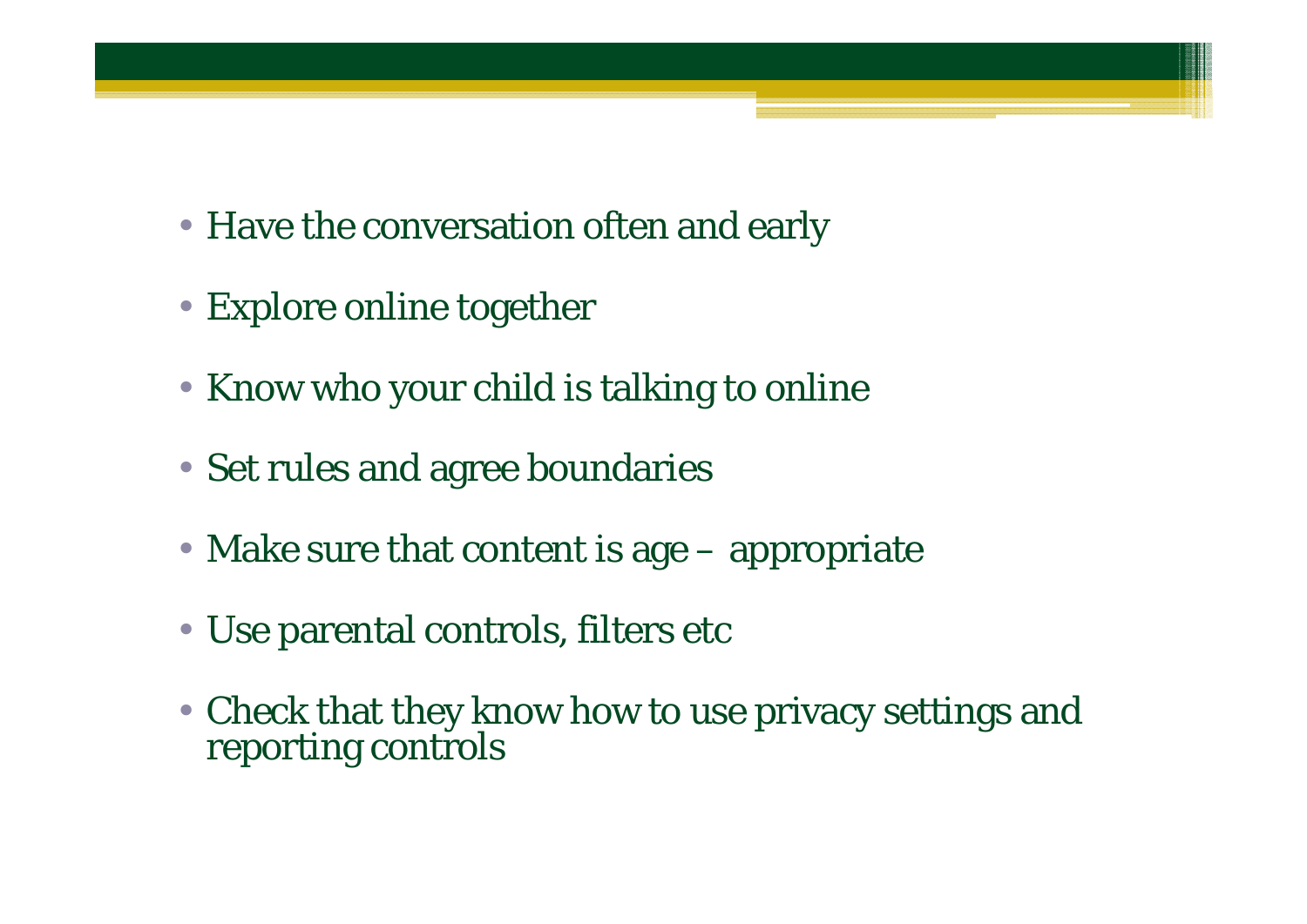### Further AdviceVicki Shotbolt – Founder of the Parent Zone

Treat the online world in much the same way as you'd treat the offline world. You wouldn't let your child leave the house unless you knew where they were going, for example. You should apply the same thinking online. So ask your child:

- •where they go online
- $\bullet$ who they chat to
- $\bullet$ who gets in touch with them
- •what they do online.

Don't make it a 'special' conversation. Just ask as often as you would if you were talking about the offline world."